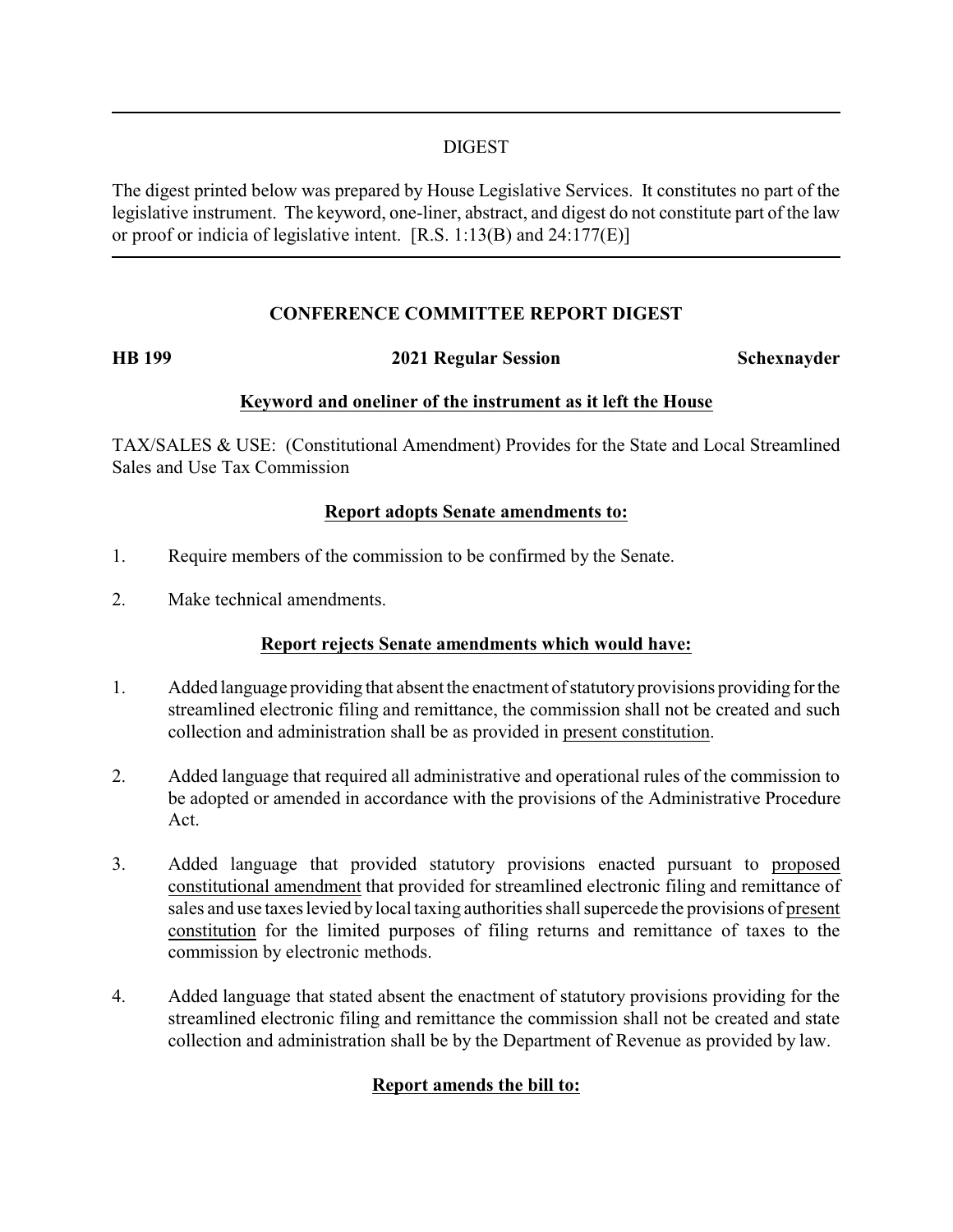- 1. Require the initial members of the commission to be appointed at the first meeting.
- 2. Require the first meeting of the commission to be called by the speaker of the House of Representatives no later than one year following the enactment of certain statutory provisions.
- 3. Require the commission to:
	- (a) Provide for the streamlined electronic filing, electronic remittance, and the collection of sales and use taxes levied within the state.
	- (b) Issue policy advice relative to sales and use taxes levied within the state.
	- (c) Develop rules, regulations, and guidance to simplify and streamline the audit process for sales and use taxpayers.
- 4. Provide that one year following the first commission meeting, the Louisiana Sales and Use TaxCommission for Remote Sellers and the Louisiana Uniform Local Sales TaxBoard shall be abolished.
- 5. Add language that provides that the adoption or amendment of any rule by the commission shall require a two-thirds vote of the commission and shall be in accordance with the provisions of the Administrative Procedure Act.
- 6. Add language that provides absent the enactment of statutory provisions pursuant to proposed constitutional amendment, local sales and use tax collection shall be as provided in present constitution and state sales and use tax shall be as provided in present law.
- 7. Add language that requires any law enacting provisions pursuant to proposed constitutional amendment shall require a two-thirds vote of the legislature and beginning on the effective date of such law the provisions of the present constitution shall cease to be effective and shall be inapplicable, inoperable, and of no effect for the limited purposes of the proposed constitutional amendment.
- 8. Add language which provides that if Senate Bill No. 149 of this 2021 Regular Session does not become effective and no statewide election is held on October 9, 2021, the proposed constitutional amendment shall be submitted to the electors of the state of Louisiana at the statewide election to be held on November 8, 2022.
- 9. Make technical changes.

# **Digest of the bill as proposed by the Conference Committee**

Present law authorizes the state to levy and collect taxes on the sale at retail, the use, the lease or rental, the consumption, and the storage for use or consumption of tangible personal property and on sales of services as defined by law.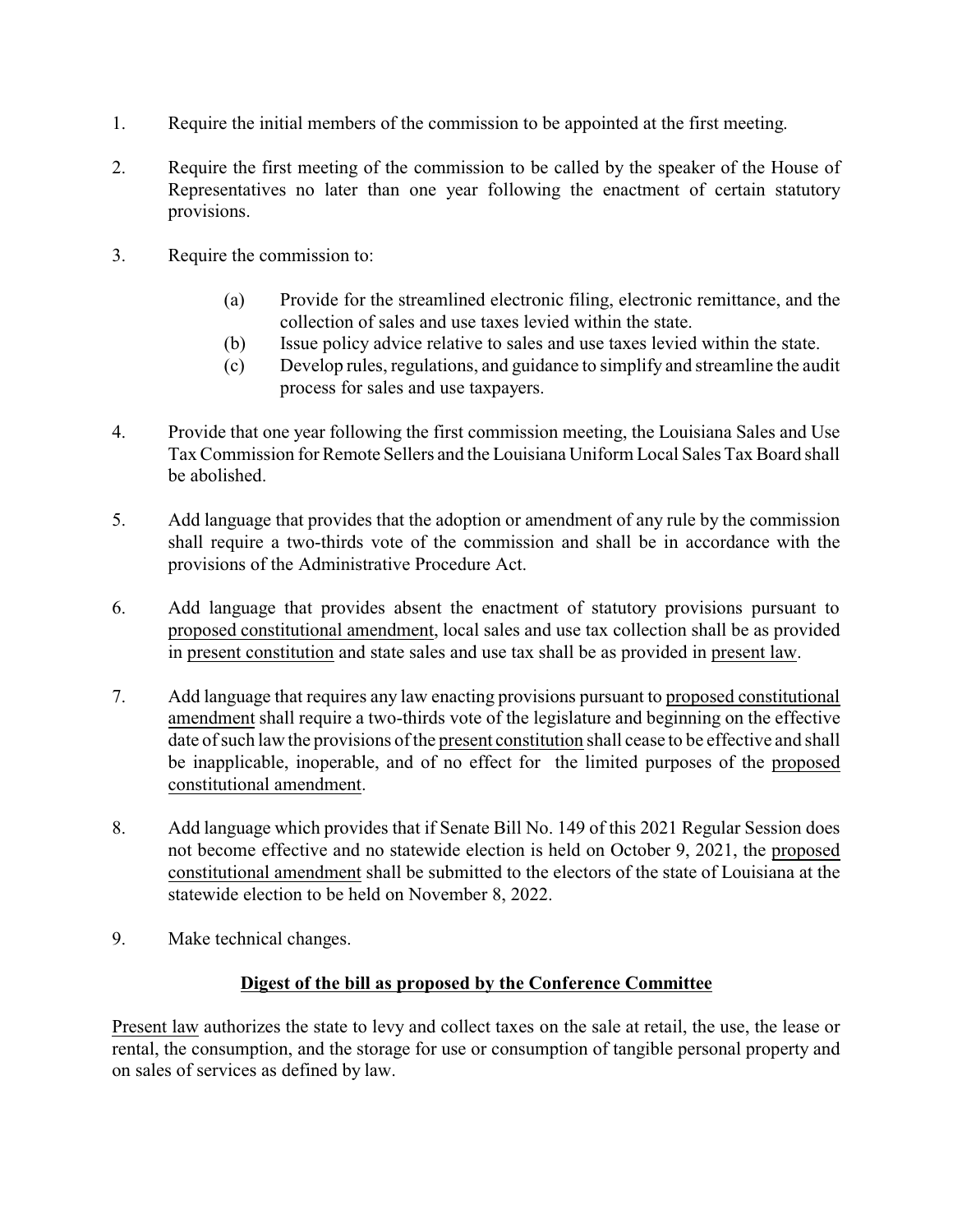Present constitution authorizes the governing authority of any local governmental subdivision or school board to levy and collect taxes on the sale at retail, the use, the lease or rental, the consumption, and the storage for use or consumption of tangible personal property and on sales of services as defined by law, if approved by a majority of the electors voting thereon in an election held for that purpose.

Present constitution authorizes a political subdivision to exercise the power of taxation under authority granted by the legislature.

Present constitution requires all political subdivisions which levy sales and use taxes within a parish to agree among themselves to provide for the collection of their taxes by a single collector or a central collection commission.

Proposed constitutional amendment creates the State and Local Streamlined Sales and Use Tax Commission (commission) as a statewide political subdivision.

Proposed constitutional amendment further provides the commission shall be comprised of eight members who shall be subject to Senate confirmation, as follows:

- (1) One member appointed by the La. School Boards Association, or its successor.
- (2) One member appointed by the La. Municipal Association, or its successor.
- (3) One member appointed by the Police Jury Association of La, or its successor.
- (4) One member appointed by the La. Sheriffs' Association, or its successor.
- (5) The secretary of the Dept. of Revenue, or the designee of the secretary.
- (6) One member appointed by the governor.
- (7) One member appointed by the speaker of the House of Representatives.
- (8) One member appointed by the president of the Senate.

Proposed constitutional amendment provides that the initial members of the commission shall be appointed at the first meeting.

Proposed constitutional amendment requires the chairman and vice-chairman to be elected annually. Requires the first chairman of the commission to be a member referenced above in Paragraphs (1) through (4) and the first vice-chairman to be a member referenced above in Paragraphs (5) through (8). Further requires the following chairman to be a member referenced above in Paragraphs (5) through (8) and the vice-chairman to a member referenced above in Paragraphs (1) through (4). Requires the chairman and vice-chairman positions to rotate each year in this manner.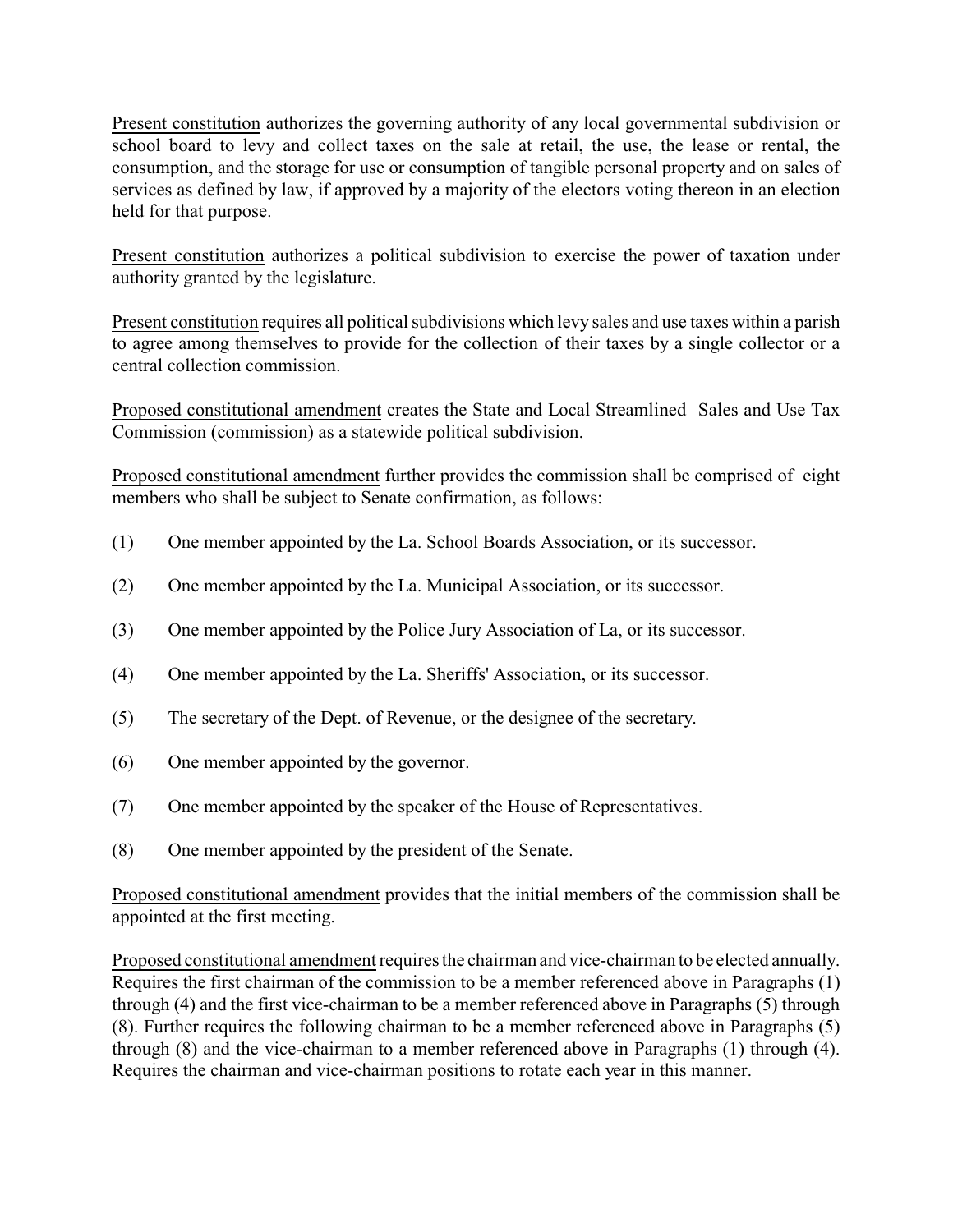Proposed constitutional amendment provides that the first meeting of the commission shall be called by the speaker of the House of Representatives no later than one year following the enactment of certain provisions by the legislature.

Proposed constitutional amendment provides that the commission shall provide for streamlined electronic filing, electronic remittance, and the collection of all sales and use taxes levied within the state. Further provides for prompt remittance of all monies collected and specifies that monies collected shall be the property of the respective taxing authority.

Proposed constitutional amendment requires the commission to issue policy advice and to develop rules, regulations, and guidance to centralize and streamline the audit process for sales and use taxpayers.

Proposed constitutional amendment provides that the commission shall be funded by both state and local sales and use tax revenues considered by the commission to be reasonable and necessary costs of administration and collection of sales and use taxes.

Proposed constitutional amendment provides that one year following the first meeting of the commission, the La. Sales and Use Tax Commission for Remote Sellers and the La. Uniform Local Sales Tax Board shall be abolished.

Proposed constitutional amendment provides the powers, duties, functions, and responsibilities of these entities shall be transferred to the commission. Provides that any reference in law to the La. Sales and Use Tax Commission for Remote Sellers and the La. Uniform Local Sales Tax Board shall be deemed to apply to the commission. Further provides that all books, papers, records, actions, property, and employees of La. Sales and Use Tax Commission for Remote Sellers and the La. Uniform Local Sales Tax Board shall be transferred to the commission.

Proposed constitutional amendment provides that the adoption or amendment of any rule of the commission shall require a vote of two-thirds of the members and shall be in accordance with the provisions of the Administrative Procedure Act.

Proposed constitutional amendment requires a two-thirds vote of the legislature to enact all statutory provisions relative to the duties, funding, or obligations of the commission.

Proposed constitutional amendment provides that absent the enactment of any statutory provisions pursuant to proposed constitutional amendment, local sales and use tax collection shall be as provided for in the present constitution and state sales and use tax collection shall be as provided by law.

Proposed constitutional amendment provides any law enacting provisions pursuant to the proposed constitutional amendment shall require a two-thirds vote of the legislature. Further provides beginning on the effective date of such law, the provisions of the present constitution shall cease to be effective and shall be inapplicable, inoperable, and of no effect for the limited purposes of the proposed constitutional amendment.